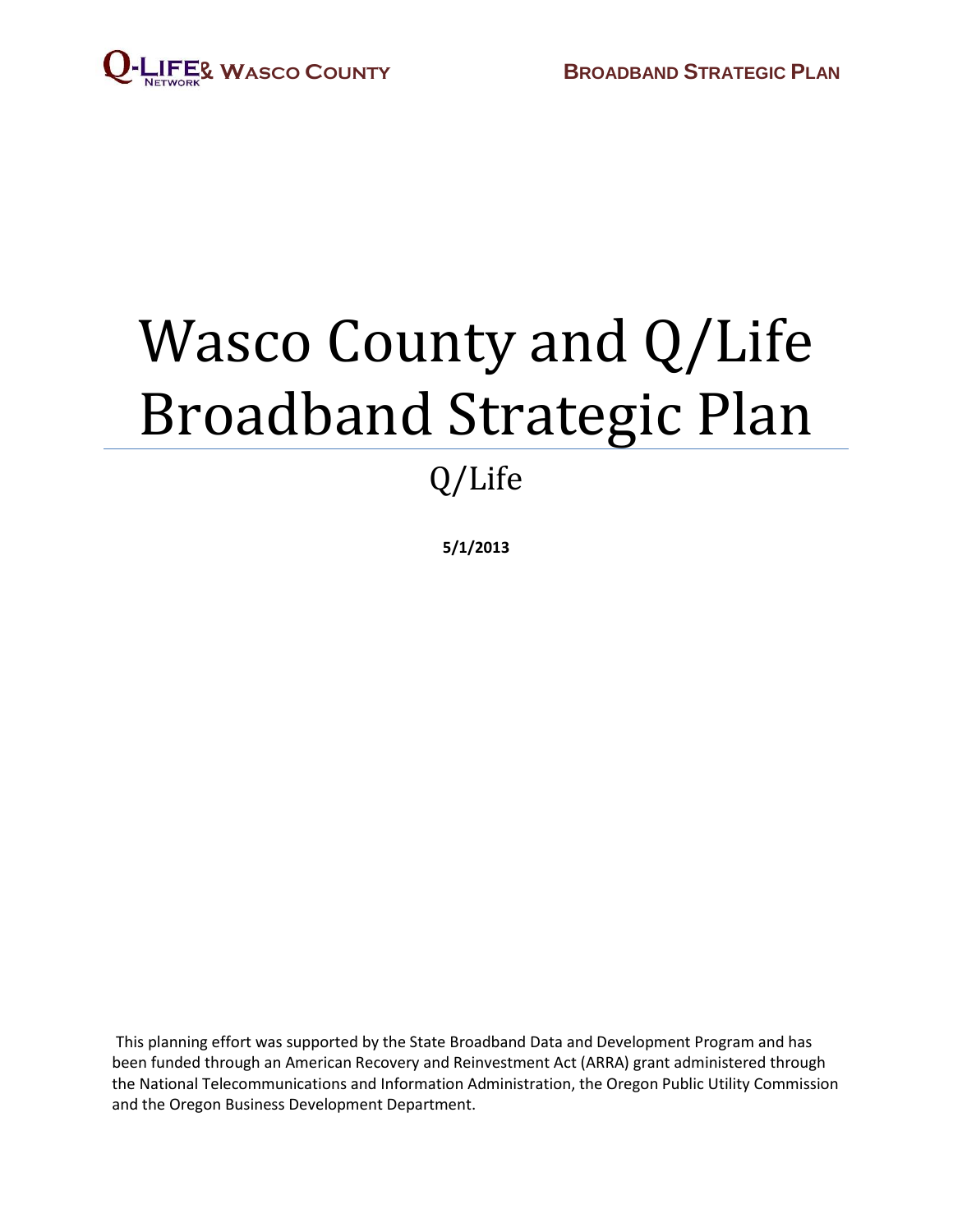

### Wasco County and Q-Life Network Broadband Strategic Plan

#### **Acknowledgements**

Wasco County and Q-Life Network wish to thank the community and business members who participated in this planning effort.

#### **Community Development Sector <b>Organization**

Keith Mobley QLife Network Dave Karlson **Google** Bill Fashing MCCOG Paul Ferguson Wasco County Linda Griswold **YouthThink** 

#### **Economic Development Sector**

| iviiu columbia economic De        |  |
|-----------------------------------|--|
| (MCEDD)                           |  |
| Wasco County Economic De          |  |
| <b>MCEDD</b>                      |  |
| Port of The Dalles                |  |
| Columbia Gorge Communit           |  |
| Resident, City of Dufur           |  |
| Klickitat County Economic D       |  |
| City of Maupin, Wasco Cour        |  |
| Commission                        |  |
| <b>Wasco Electric Cooperative</b> |  |
| Columbia Gorge Communit           |  |
| Polehn Farms Inc, Wasco Co        |  |
| Development Commission            |  |
| <b>QLife Network</b>              |  |
| Wasco County Economic De          |  |
| The Dalles Chamber of Com         |  |
|                                   |  |

Chris Tamarin Oregon Business Development Department Dennis Ross Cityof Maupin Resident Scott Mckay **Mid-Columbia Senior Center** Scott Anderson **Radcomp Technologies** Maggie Pando **The Dalles/Wasco County Library** Nolan Young **City of The Dalles** 

|                  | Mid-Columbia Economic Development District          |  |  |
|------------------|-----------------------------------------------------|--|--|
| Amanda Hoey      | (MCEDD)                                             |  |  |
| Joan Silver      | <b>Wasco County Economic Development Commission</b> |  |  |
| Carrie Pipinich  | <b>MCEDD</b>                                        |  |  |
| Andrea Klaas     | Port of The Dalles                                  |  |  |
|                  | Columbia Gorge Community College, CET and           |  |  |
| Mary Kramer      | Resident, City of Dufur                             |  |  |
| Mike Canon       | Klickitat County Economic Development               |  |  |
|                  | City of Maupin, Wasco County Economic Development   |  |  |
| Frank J. Kay III | Commission                                          |  |  |
| Jeff Davis       | Wasco Electric Cooperative                          |  |  |
| Mary Merrill     | Columbia Gorge Community College, SBDC              |  |  |
|                  | Polehn Farms Inc, Wasco County Economic             |  |  |
| Donella Polehn   | Development Commission                              |  |  |
| Keith Mobley     | <b>QLife Network</b>                                |  |  |
|                  | Wasco County Economic Development Commission,       |  |  |
| Jeff Renard      | The Dalles Chamber of Commerce                      |  |  |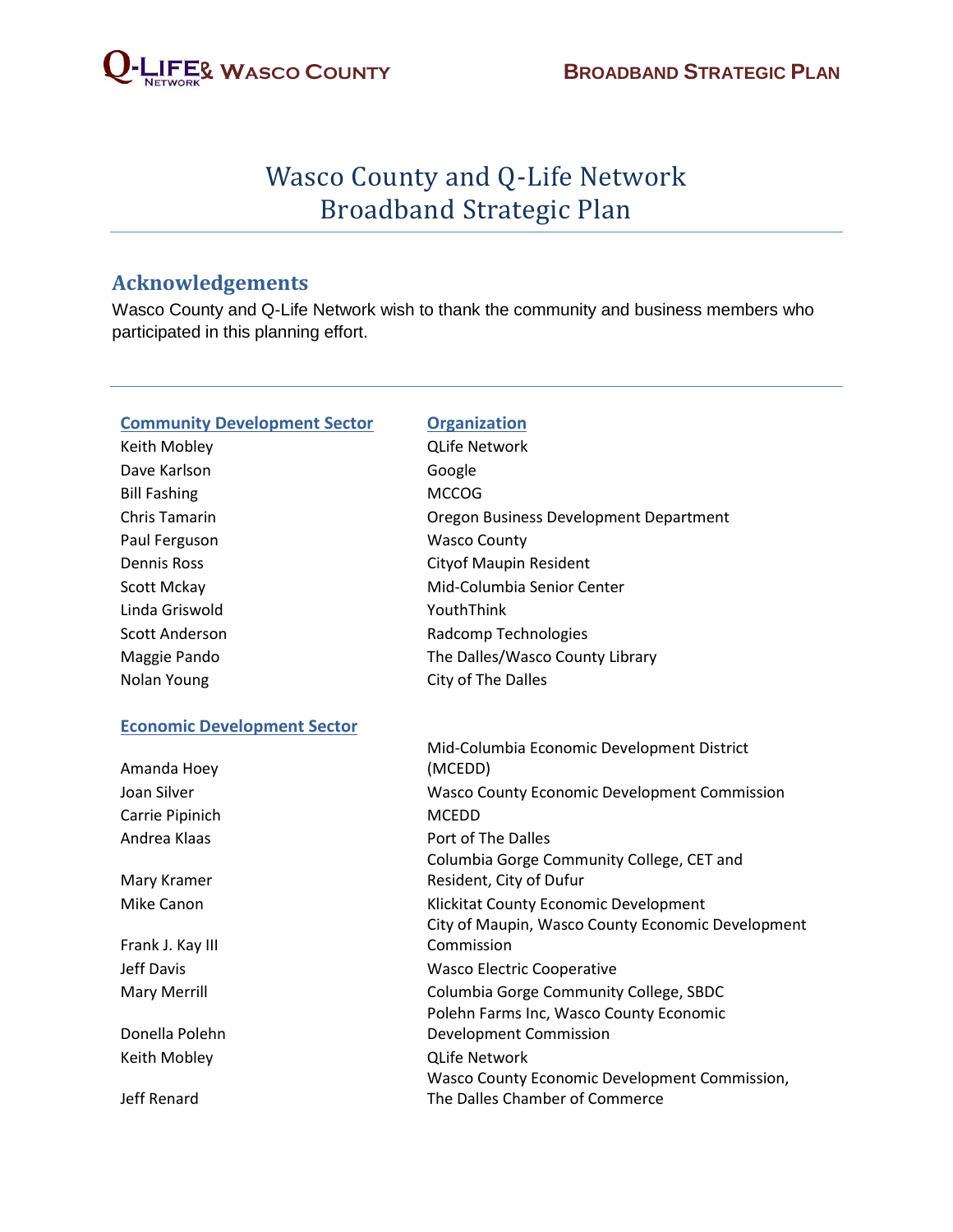

#### **Education & Healthcare Sector**

| Brian Ahier               | Qlife, Mid-Columbia Medical Center                  |  |  |
|---------------------------|-----------------------------------------------------|--|--|
| Laurie Miller             | Columbia River Women's Clinic, Gorge Health Connect |  |  |
| C.S. Little               | Dufur School District                               |  |  |
| Gary Peterson             | Columbia Gorge ESD                                  |  |  |
| Teri Thalhofer            | North Central Public Health District (NCPHD)        |  |  |
| Kathi Hall                | <b>NCPHD</b>                                        |  |  |
| Dan Spatz                 | Columbia Gorge Community College (CGCC)             |  |  |
| Adam Gietl                | <b>CGCC</b>                                         |  |  |
| Coco Yackley              | Columbia Gorge Coordinated Care Organization        |  |  |
| <b>Brian Goodwin</b>      | North Wasco County School District 21               |  |  |
| Kelly Keith               | Mid-Columbia Center for Living                      |  |  |
| <b>Molly Rogers</b>       | <b>Wasco County Youth Services</b>                  |  |  |
| <b>Timothy McGlothlin</b> | North Wasco County School District 21               |  |  |
| Cody Harman               | <b>CGESD</b>                                        |  |  |
| Keith Mobley              | QLife                                               |  |  |
| Tom Cunningham            | Mid-Columbia Medical Center                         |  |  |
|                           |                                                     |  |  |

#### **Resources & Utilization Sector**

Scott Hege Wasco County Michael Weidman LS Networks Eugene Walters **Mateurs Juniper Flat RFPD** Seth Reiter **Seth Reiter Accord Community** Johnson NETwork Clinton Johnson Johnson NETwork Wilfred Pinfold **Intel Corp** Dale Clark **PGE** Brian Adams SawNet Dan Bubb Gorge Networks Keith Mobley QLife Network Karen Stewart **CenturyLink** Todd Reeves **Mosimum** Mosier WiNet Herb Watts Oregon Telco

Lynette Ranney Black Oregon State Extension Service Dan Wallace **Charter Communication** Eric Hastings **Charter Communication** John Amery **Aristo Networks/QLife** Mary Roehr Charter Communication Marian Jackson **Charter Communication**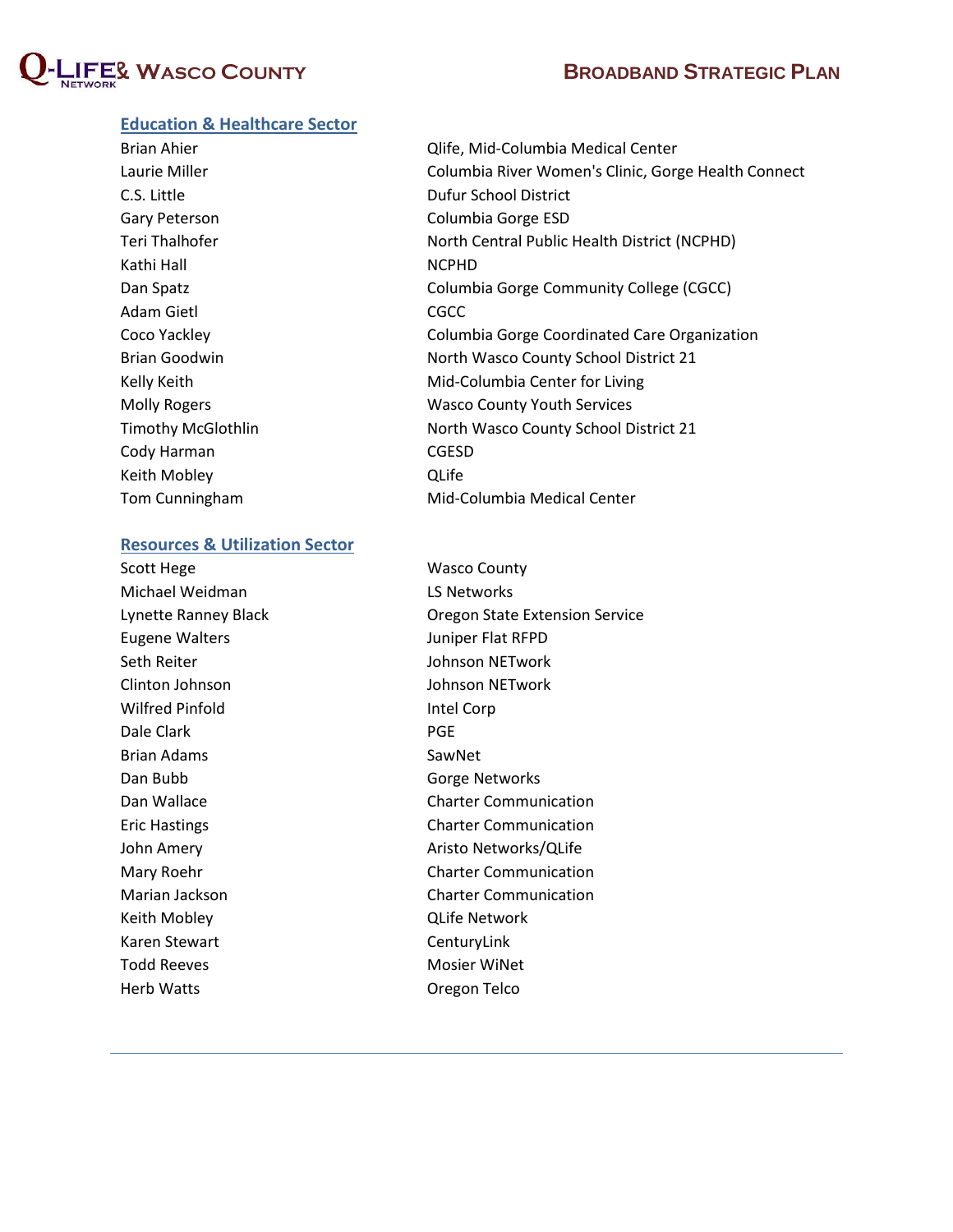## Wasco County & the Q-Life Network Broadband Adoption and Utilization Strategic Plan

#### **Broadband Vision Statement:**

**We will leverage current technology planning efforts in our region, the region's broadband infrastructure and our investment in middle-mile fiber plant to enhance our region's economic vitality and quality of life.**

### **Broadband Goals:**

- **1. Increase the number of new businesses entering the county and existing business retention and expansion by creating a technically fluent workforce.**
- **2. Through digital literacy campaigns, increase adoption and utilization rates of broadband.**
- **3. Improve health and education outcomes by leveraging tele-health and on-line learning modalities throughout the county.**
- **4. Increase availability of high quality broadband service in ALL Wasco County communities by driving demand through education.**

#### **Overview**

Broadband is transforming and expanding our ability to communicate, participate, create, educate, inform and compete. Because of this transformation, access to adequate broadband resources and the ability to fully utilize broadband-associated tools and technologies are determining factors in the economic and civic vitality and of our communities.

Today, high-speed broadband is transforming the landscape of America more rapidly and more pervasively than earlier infrastructure networks. Like railroads and highways, broadband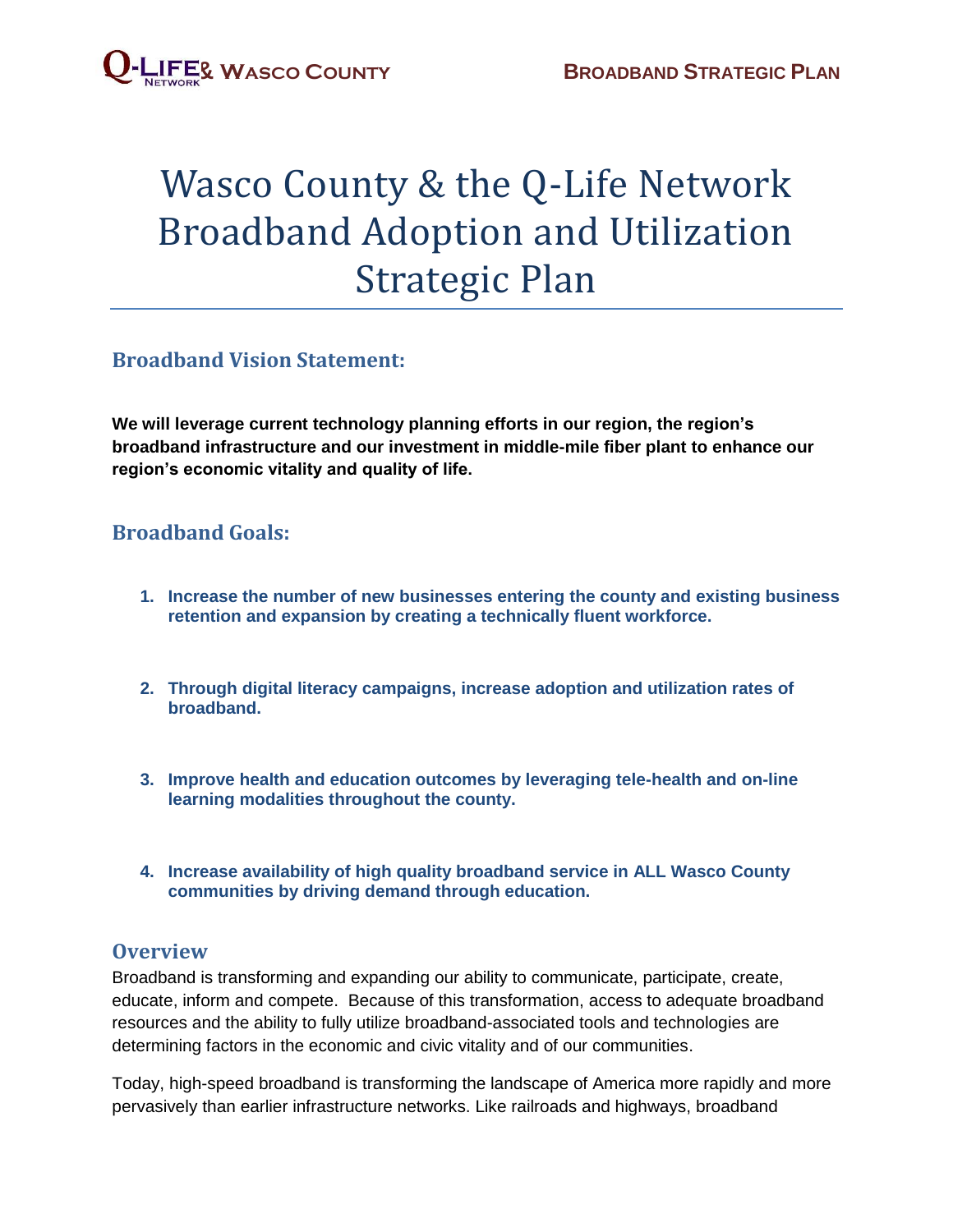

accelerates the velocity of commerce, reducing the costs of distance. Like electricity, it creates a platform for America's creativity to lead in developing better ways to solve old problems. Like telephony and broadcasting, it expands our ability to communicate, inform and entertain. Broadband is the great infrastructure challenge of the early 21st century. But as with electricity and telephony, ubiquitous connections are means, not ends. It is what those connections enable that matters. Yet there are still critical problems that slow the progress of availability, adoption and utilization of broadband.

According to research cited in the National Broadband Plan published in 2010, nearly 100 million Americans do not have broadband today. Fourteen million Americans do not have access to broadband infrastructure that can support today's and tomorrow's applications. More than 10 million school-age children do not have home access to this primary research tool used by most students for homework. Jobs increasingly require Internet skills; the share of Americans using high-speed Internet at work grew by 50% between 2003 and 2007, and the number of jobs in information and communications technology is growing 50% faster than in other sectors. Yet millions of Americans lack the skills necessary to use the Internet. Electronic health records could alone save more than \$500 billion over 15 years. Much of the electric grid is not connected to broadband, even though a Smart Grid could prevent 360 million metric tons of carbon emissions per year by 2030, equivalent to taking 65 million of today's cars off the road. Online courses can dramatically reduce the time required to learn a subject while greatly increasing course completion rates, yet only 16% of public community colleges—which have seen a surge in enrollment—have high-speed connections comparable to our research universities.

#### **The Strategic Planning Process**

In 2012, the Oregon Broadband Advisory Committee (OBAC) and the Oregon Business Development Department selected Wasco County and the Q-Life Network to participate in a broadband strategic planning process focused on identifying goals and strategies to increase broadband adoption and utilization in the community. Wasco County and the Q-Life Network is one of eight Oregon communities participating in the broadband planning process funded under a grant from the National Telecommunications and Information Agency's Broadband Telecommunications Opportunity Program  $(BTOP)^1$ . The county formed four "community sector" groups (Community Development, Education and Healthcare, Economic Development and Resource Utilization) which have met in planning forums to develop the goals and strategies of this broadband adoption plan. This document presents the outcome of this process.

The County and Q-Life worked with the OBDD to develop its strategic planning process, using a planning template developed by OBDD for all eight participating cities. The planning template encourages wide participation from the community in a series of face to face facilitated planning workshops. In January 2013 the County and Q-Life brought individuals from key sectors in the community together in the first series of workshops to explore the following questions:

 $\overline{\phantom{a}}$  $1$  The grant is administered by the Oregon Business Development Department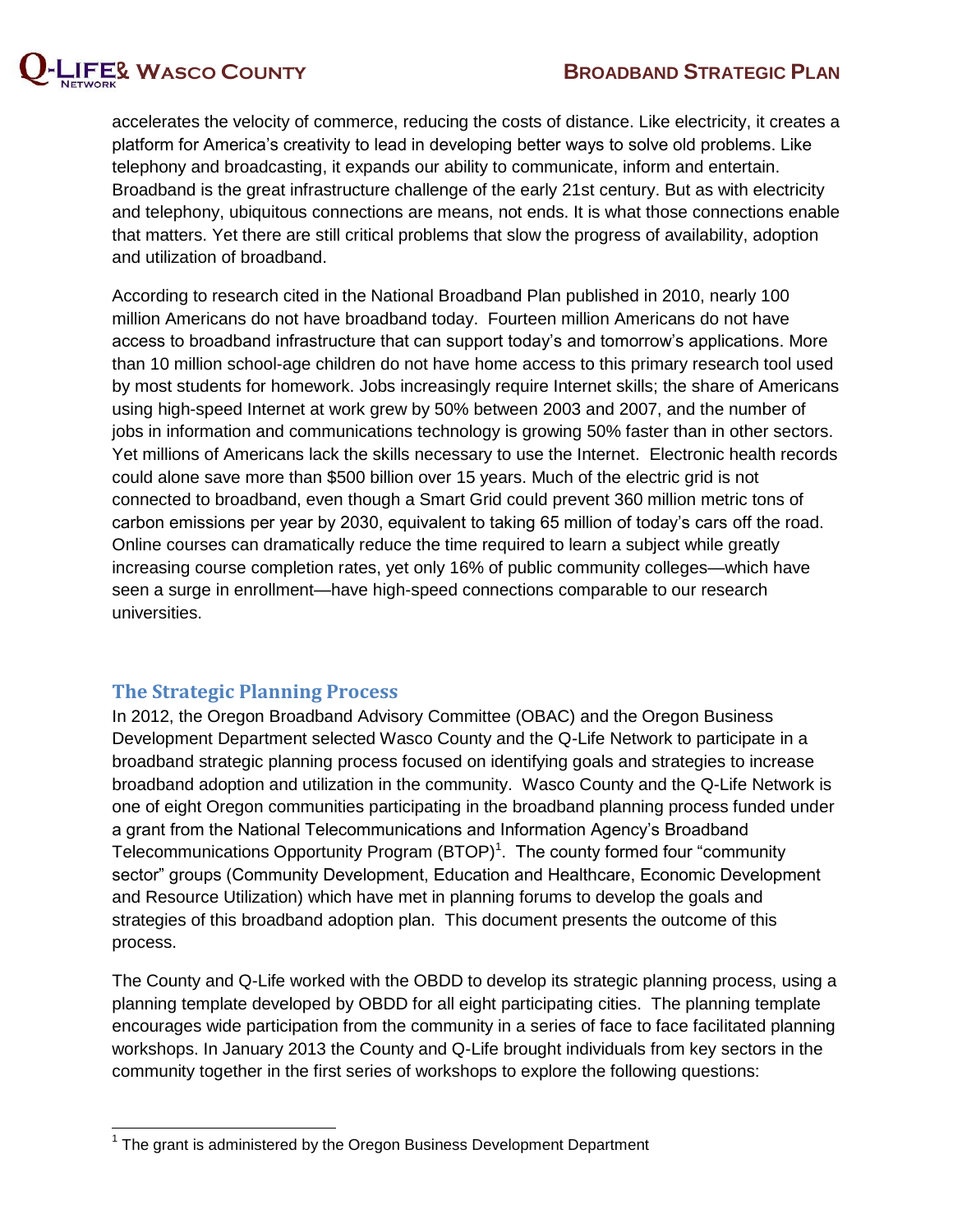

- *Why are broadband inclusion, adoption and utilization important in our communities? What's at stake for the economic, social, educational and healthcare future of our communities?*
- *What parts of our communities are most affected by lack of broadband access, awareness, adoption, and utilization capabilities?*
- *What barriers prevent broadband access, awareness, adoption and utilization?*
- *What community assets and opportunities can be leveraged to overcome barriers?*

A draft report was distributed to all workshop participants in February, and a follow-up plenary planning session was held in March. In the Plenary session, participants reviewed the draft strategies and goals, and focused on identifying and prioritizing key actions. The planning participants identified **shorter term strategies** that would allow the community to achieve **early impacts** in broadband awareness, access and adoption, as well as **longer term strategies** that will improve broadband adoption, support economic development and education and health development goals, enhance the region's businesses, and eliminate digital divide and equity issues.

#### **Findings**

Discussion of the above questions by community members led to the following findings.

#### **Inequities in broadband access, adoption and utilization**

- Broadband and technology fluency are essential to a skilled and productive workforce, a connected citizenry, and equitable opportunity for all.
- Income, age, and lack of availability of broadband service contribute to inequities in broadband adoption and utilization.
- Technology can be an asset, but too often is a barrier for underserved communities that are without broadband access or economically disadvantaged populations who are without devices or the coaching they need to use technology.
- Closing these divides is essential to developing connected and productive citizens and a skilled, digitally-fluent workforce.
- There is a lack of awareness among many in the community of the impact or relevance of broadband in their lives. These may be people with the access and means to adopt broadband but are not motivated now to do so.

#### **Opportunities for Innovation and Improved Healthcare and Education Outcomes**

- New health care and education innovations and opportunities made possible by broadband are emerging in the county. These innovations can improve healthcare and education outcomes and reduce cost.
- All emerging healthcare opportunities are dependent on consumers' awareness and adoption of broadband.
- Lack of technology fluency will inhibit the entry of in-home healthcare programs and to patient access to health information.
- The connection between health and education is an important issue for planners now. New thinking about the healthcare/education nexus is putting the needs of the individual ahead of systems concerns. There is a new understanding of the child health requirements to support learning. As a result, education/healthcare silos (and silos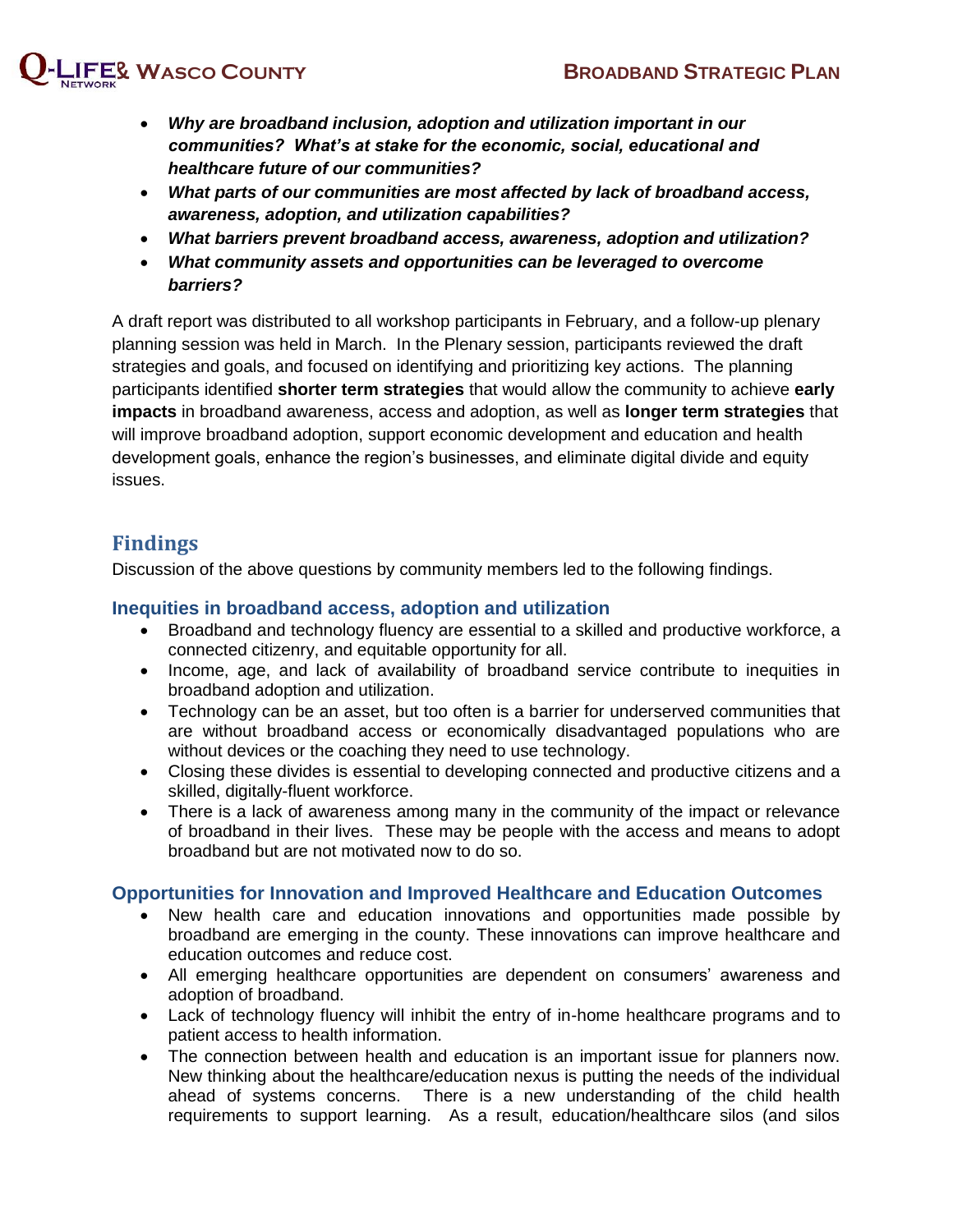

between school districts and between Pre-K-12 and higher education) are beginning to dismantle.

#### **Role of Broadband in Economic Development and Community Vitality**

- Broadband is an essential for 21st century economic development, including small businesses, the developing technology sector, the agriculture sector, teleworkers and the overall vitality of rural communities.
- Utilization skills among small businesses need to increase in order to have access to global markets.
- In order to keep and attract young people to our rural communities we must be able to offer technology-based economic opportunity.
- High capacity broadband service like that envisioned through the publicly funded Q-Life network can enable Wasco County to remain competitive. The fiber optic network established by Q-Life provides a strong foundation for the expansion of broadband access in our community. It has already made it possible to attract major new employers, such as Google.
- There is more to do to meet the goal of bringing robust, high capacity bandwidth to the region. Broadband service is lacking in most areas outside The Dalles, frustrating opportunities to make telework, health care, social services, and extended education opportunities more immediately and readily available.
- It may be possible to leverage existing fiber and other infrastructure resources, including Q-Life, to eliminate the broadband service inequities that plague the rural areas of the County.

#### **Discussion of the Four Broadband Strategic Goals**

The planning process produced four strategic goals that address economic development, community development, education and health, and utilization of resources in the community. The goals and associated strategies are discussed below and arrayed on the summary "Conceptual Broadband Strategic Plan" attachment.

### **Goal One: Increase the number of new businesses entering the county and existing business retention and expansion by creating a technically fluent workforce.**

Adequate, high capacity broadband is essential to businesses large and small, to teleworkers and to the county's important agricultural sector. High quality, high capacity broadband service will enable small businesses to flourish, and attract skilled workers and entrepreneurs to the County. Quality of life is why people choose to live in Wasco County communities but many are prevented from building home businesses or telecommuting due to a perceived lack of broadband service. Service is improving in the region, but broadband needs to be ubiquitously available to optimize economic development. Wireless broadband sufficient for agriculture applications is unavailable. Agricultural uses require a "big/fast mobile pipe" that is "a threshold above the norm."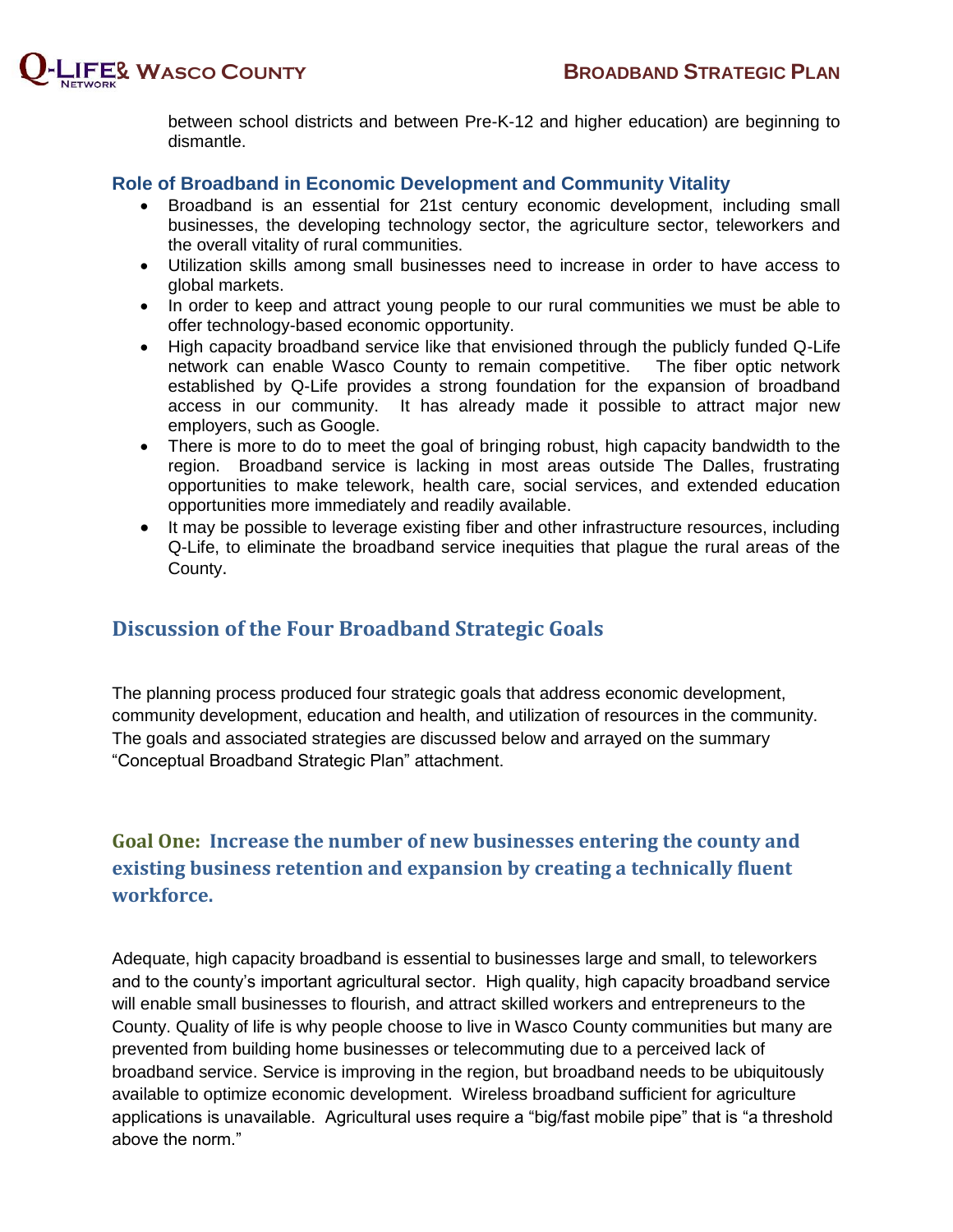

The region has broadband, cheap power and relatively cheap land. Google took note, and established a large presence in The Dalles. The County invested in the establishment of Q-Life, a fiber optic, high-capacity middle-mile network. Planning participants also want to incentivize Intel, Microsoft, Nike and other large employers to encourage employees would be looking for the quality of life and natural beauty the area has to offer to telecommute from the area. The area is also "home" to many "week-enders" and Portlanders with vacation homes. More of these part-time residents would spend more time (and money) here if broadband service were

#### **Our Priority Action Agenda:**

affordable and available to them.

- 1. **Provider collaboration on increasing adoption rates by establishing access 'hubs'.** "Hubs" are single locations that have high speed broadband connections and that are open to the public. By establishing additional neighborhood access and business hubs, we can extend broadband to rural communities. A "one hub per year" strategy was proposed to create hubs in Maupin, Dufur, and Tygh Valley. It is important to involve broadband providers in the effort to increase adoption by working with them to establish the neighborhood hubs, along with education efforts on broadband benefits and skills.
- **2. Recruit and support local entrepreneurs in technology fields to start or expand businesses in the county.** Develop partnerships to increase business awareness of broadband-linked opportunities, to assist with adoption and utilization skills, and to make technology more accessible to small business.
- 3. **Expand bi-state collaboration within Mid**‐**Columbia Region on broadband training, adoption and rural access initiatives.** The most likely partnerships are between the City of The Dalles and Klickitat County because they are already partnering on major assets such as a regional airport.
- **4. Assist fruit growers and other local businesses to adopt broadband-enabled strategies to compete in global markets.** Pilot projects can demonstrate the effectiveness of broadband partnerships. A suggested pilot between Q-Life and Polehn Farms could demonstrate the potential of global marketing.

#### **Our Implementation Strategy:**

- Explore partnership opportunities between Wasco, Hood River, and Sherman counties, as well as with organizations like the Gorge Technology Alliance, the Small Business Development Center at Columbia Gorge Community College, our agricultural groups, and the County Library System.
- Create a bi-state Regional Center for Innovation. Work with the states, the Federal Communications Commission and other federal, state and local agencies and companies to participate in better linking our educational institutions, workforce development entities, and local businesses to support development of a technically fluent workforce.
- Work with the Oregon State University Extension, business organizations, WyEast Resource Conservation Development Corp. and BPA on assisting fruit growers and others. There are already efforts to use high technology to report water content in soil and other applications, and there may be natural partnerships to be developed.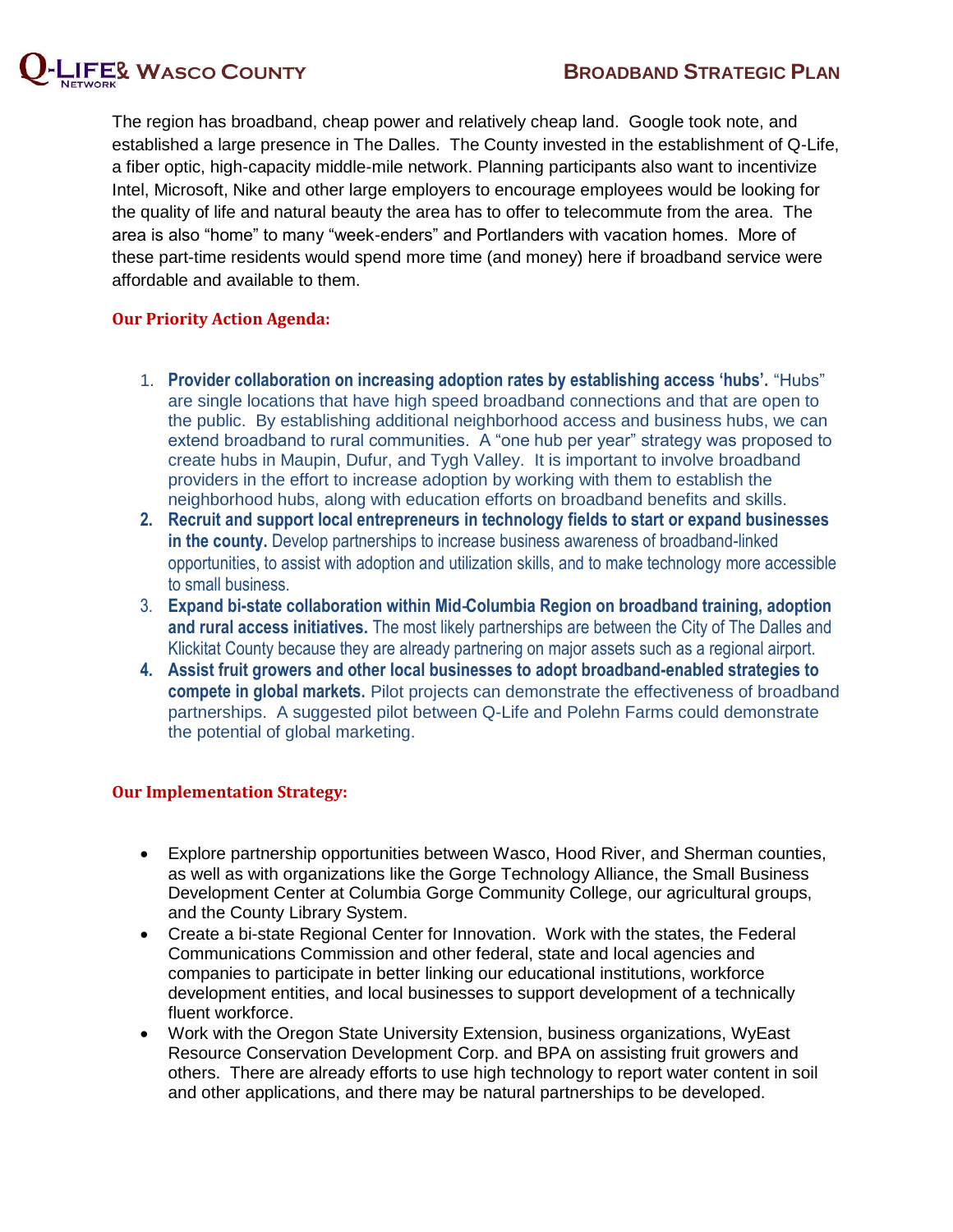

#### **Long Term Strategies:**

 Market the business and quality-of-life benefits of The Dalles and Wasco County as a "connected community" to large employers with a telecommuting workforce. Get CEO's to talk to CEO's to start the business to business conversation.

#### **Goal Two: Through digital literacy campaigns, increase adoption and utilization rates of broadband***.*

There is a very real broadband opportunity divide between The Dalles and adjacent rural areas. Some rural areas have substandard service while others have limited broadband access. Broadband affordability is also a problem, in both rural and more urban Wasco County communities. Affordability and availability are significant issues, especially for economically disadvantaged individuals and families. But participants in this broadband planning process recognized that low adoption rates also indicate lack of public awareness of the benefits of broadband and its growing necessity. Barriers to adoption may include fear of technology, lack of familiarity with computers, concern about security and privacy, non-English speaking, and doubt about the relevance of the Internet. Even those who own computers may lack the skills to use the Internet to find a job, to pay bills, or find a product or service at a low price.

#### **Our Priority Action Agenda:**

- 1. **Develop and promote a policy for access to Broadband in the County.** Establish a "broadband access for all" principle, which will guide policy and determine actions that might provide both affordability programs and initiatives to incentivize or subsidize development of rural broadband infrastructure.
- 2. **Deploy an effective public awareness and outreach campaign that articulates broadband benefits and value proposition.** This outreach can draw on many sources for content, including the library system, community college, university extension and the Small Business Development Center (SBDC).
- **Establish partnerships to provide digital literacy training. Develop a community-based Technology Users Group with the mission of helping others, "neighbor-to-neighbor", with broadband/ technology utilization skills.** Develop agreements with service providers, device retailers, computer support service providers, coffee shops and others to distribute the outreach materials. These materials should include specific information (how to set a password, how to check e-mail, how to use a browser, etc.). Broadband literacy is cultivated by exposure to devices and fast networks. Develop skills centers within libraries, coffee shops, computer labs in schools, "after school" programs, and at other locations to offer access to devices and support for use of broadband technologies.

#### **Our Implementation Strategy:**

 Spread the philosophy to all organizations that interface with communities. Meals on wheels, senior centers, counseling centers, the Library, Churches and other service organizations can be recruited to assist with creating awareness of digital literacy and its benefits.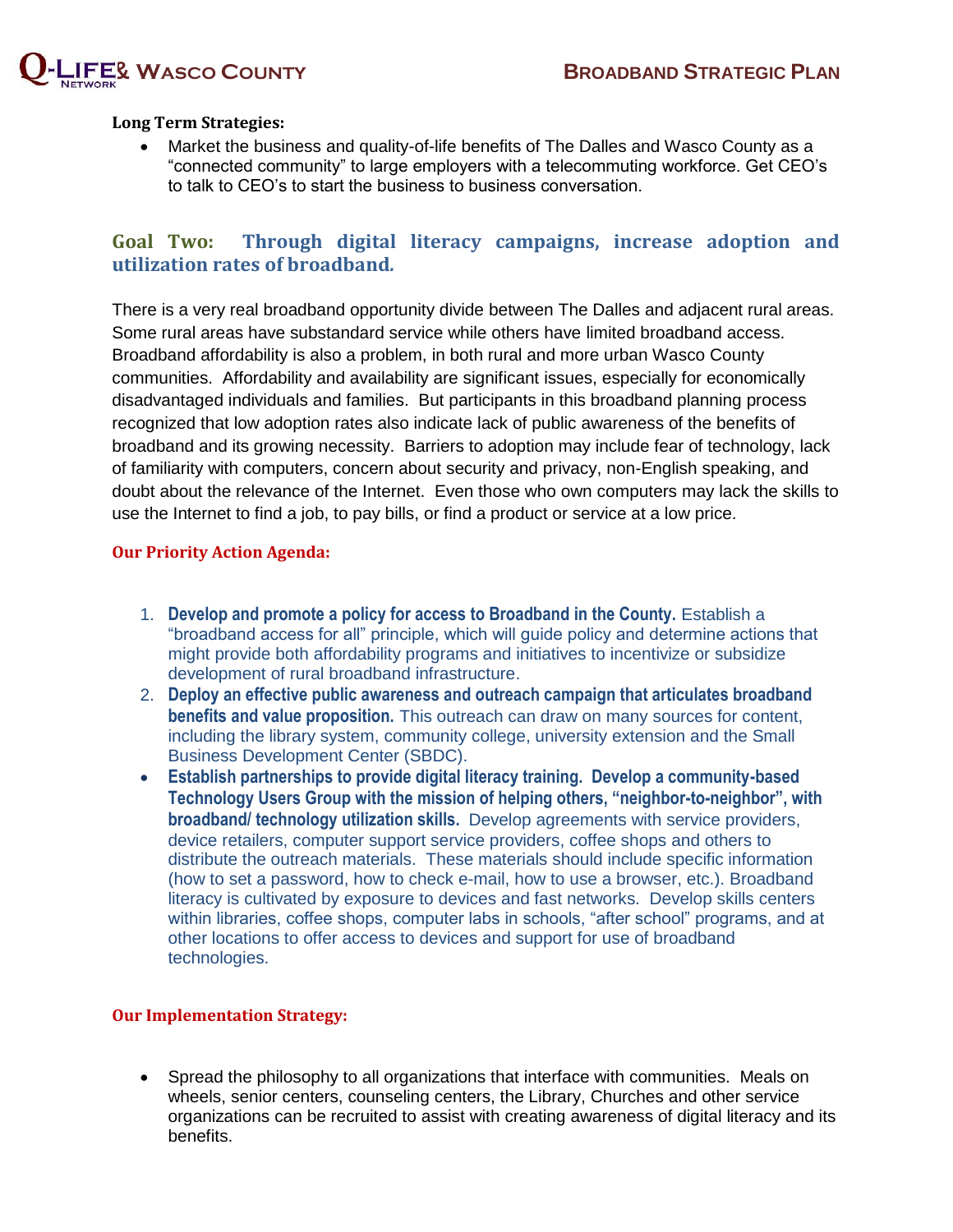

- Create a public awareness campaign using multi-media outlets (pamphlets, videos, online messages, social media, etc.) that publicizes where broadband access is available, what it costs, and what it can do to improve job skills, education and quality of life.
- Find funding to develop a mobile broadband awareness program (perhaps a "broadband" van") that can visit communities, the homebound, schools and other community. "There is no substitute for one-on-one coaching" to enable the uninitiated to navigate broadband-enabled technologies. "Neighbor to neighbor" coaching is the best means of supporting broadband utilization skills.
- Involve community institutions to teach digital literacy and broadband skills. "Create an army" of mentors, involve families to raise digital skill sets for all generations in the family. Coaching can occur via teens to seniors, business-owner-to-business-owner, middle-school students to parents, and through after-school programs, library efforts or other formally or informally sponsored programs.

#### **Goal Three: Improve health and education outcomes by leveraging tele-health and on-line learning modalities throughout the county.**

Broadband is ushering in new modalities of education and health services. Health care services, including monitoring of vital signs, medication management, and face-to-face consultations between patients and doctors will be possible over a broadband link. Seniors won't have to travel to a doctor's office to be monitored. Consultations with major medical centers in other cities will be possible without leaving the local community.

On the education front, students will be able to take courses from educational institutions anywhere in the world over broadband. Virtual schools are developing and educating students today in Oregon, and throughout the country. Distance education is a significant part of the state's "40-40-20" educational goals, and Oregon State University wants to provide on-line courses in partnership with Columbia Gorge Community College.

#### **Our Priority Action Agenda:**

- **1. Establish a policy to get broadband access to every address to support healthcare and education service delivery.** Work with the State, health care providers, insurers and others to actively promote service delivery via broadband.
- **2. Establish a public/private consortium for collaboration and sharing best practices across the education and healthcare sectors.** Involve health care providers, educational institutions and state agencies to work together to address the policy/protocol issues holding back service delivery over broadband. These issues include federal privacy standards, lack of affordable broadband services and user devices, and lack of organizational skills and programs to offer on-line services.
- **3. Initiate a pilot program to test assumptions and develop best practices for using broadband to improve healthcare and/or educational outcomes**. Establish a cross-sector pilot project to demonstrate the health and education benefits of broadband adoption and to advance demand for these services in the County.

#### **Our Implementation Strategy:**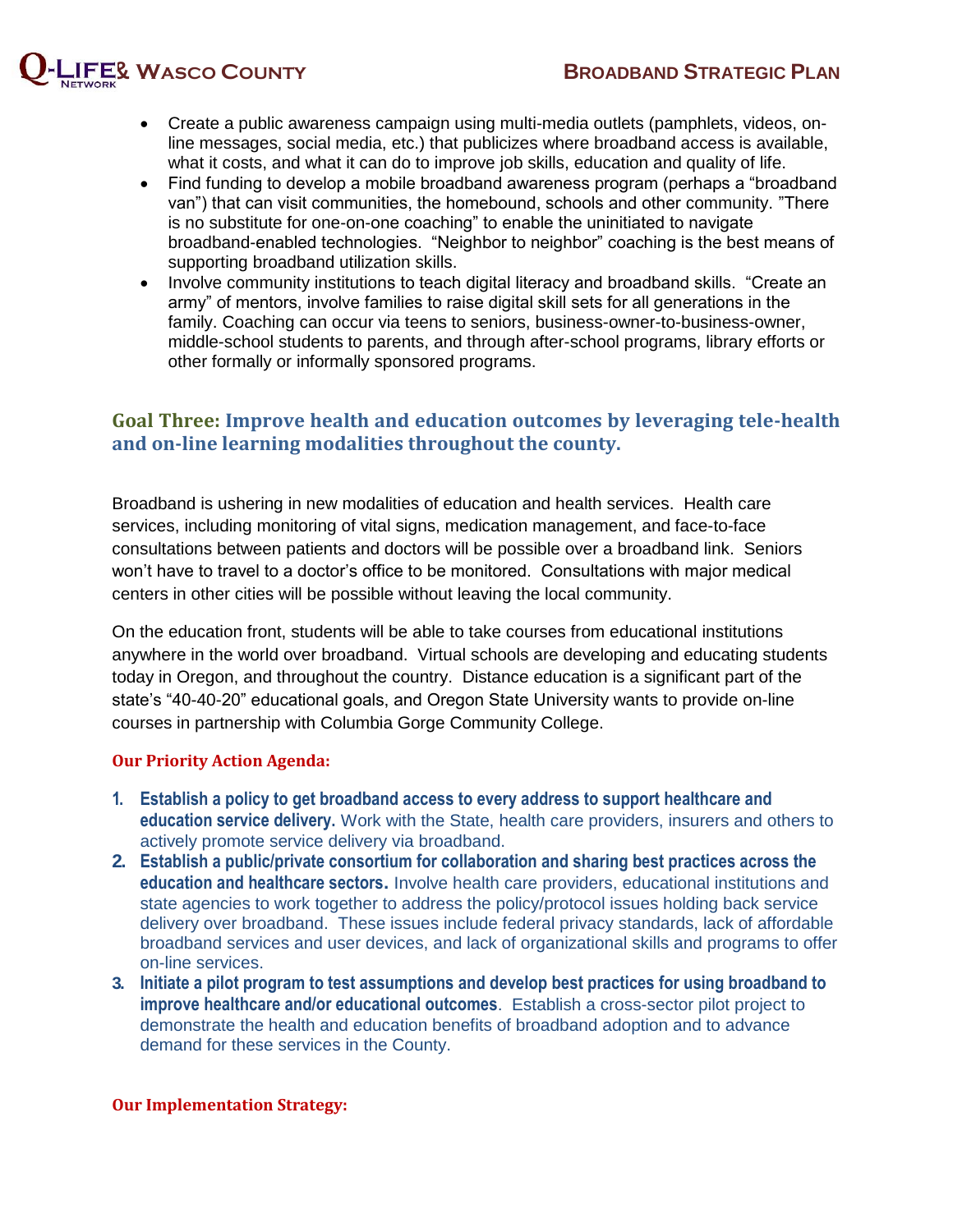

- Involve Gorge Health Connect, Oregon Health Network, MCMC/MCGC, the County, Columbia Gorge Educational Service District, CGCC, Head Start and other service organizations and educational institutions in framing a regional access policy to insure service is available and affordable to all homes and schools.
- Convene Information Technology professionals from all of the agencies mentioned above as well as regional business IT professionals to identify best practices, standards and learning resources that can be put to use in promoting access to broadband.
- Develop demonstration pilot projects including:
	- o Access your healthcare information at the school.
	- o NORCOR (Juvenile Justice) adoption pilot project.
	- o A community education guide for how to access healthcare information.
	- o Pilot "loop technology" in public buildings and churches for hearing assistance.

#### **Goal Four: Increase availability of high quality broadband service in ALL Wasco County communities by driving demand through education.**

As a result of the presence of Q-Life in The Dalles Google constructed a major data center here, bringing new employment opportunities to a community that had suffered the loss of well-paying jobs in the aluminum industry. Q-Life now has a revenue stream that could create a portion of the funding to promote broadband to other parts of our community. There is strategic value in revisiting the Q-Life strategy to build additional partnerships that focus on rural connectivity, rural broadband education, provider partnerships and awareness of the potential of broadband for communities and individuals.

#### **Our Priority Action Agenda:**

- **1. Drive demand for service through education and marketing the impacts and benefits of broadband.** Education is key to "unlocking" latent demand for service, that would help make the business case for extending more capacity and services in rural areas.
- **2. Explore partnerships to focus on demand activation and last mile accessibility.** Leverage other infrastructure, such as fiber assets owned by local power companies, telecommunications carriers, and state and federal government, to reduce cost of deployment through smart partnering and incentives.
- **3. Explore all possibilities for leveraging existing public and private infrastructure to bridge rural last mile gaps.** The rural access problem is not limited to Wasco County, but exists in all rural areas of Oregon and in many rural areas across the nation.

#### **Our Implementation Strategy:**

- Develop a statewide policy to address rural broadband equity, and engage with the Oregon Broadband Advisory Council, Oregon Public Broadcasting and Oregon Business Development Department to formulate a statewide strategy to overcome rural broadband disparities.
- Drive "high capacity utilization" by businesses through education about web conferencing, video sharing, use of social media and other "power" uses of the Internet for marketing and business development.
- Market "lifeline" services, such as the \$9.95 low income options offered by carriers through meals-on-wheels or other in-home service delivery organizations.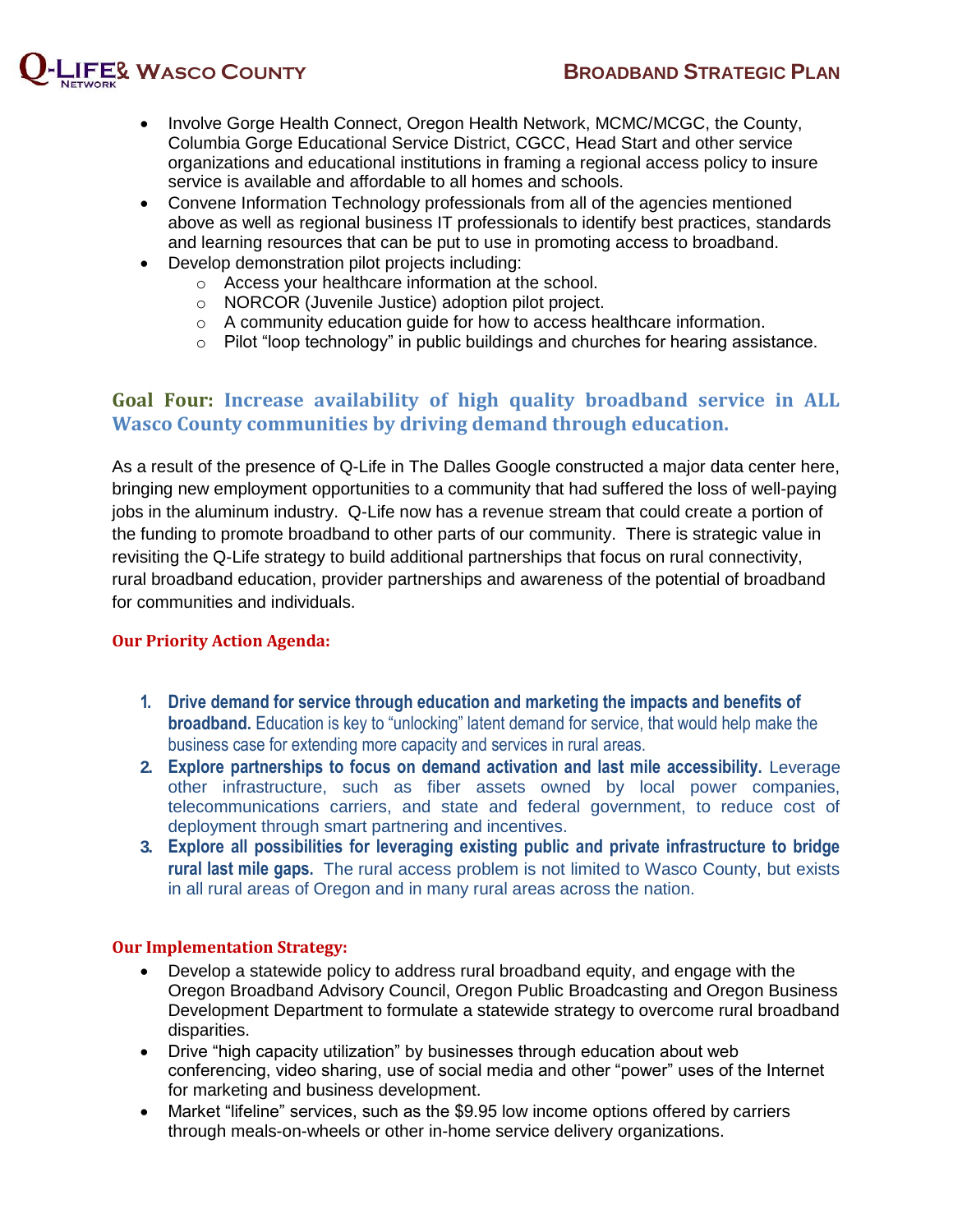

 Form a cooperative effort between carriers to drive marketing and education on a publicprivate partnership basis to encourage adoption of broadband throughout the region.

#### **Long-Term Strategies:**

- Advocate for state or federal level policies or programs which extend rural broadband service. Participate in policy reform efforts focused on incentivizing rural accessibility.
- Partnership or pilot project with OPB, OBAC and OBDD to demonstrate a rural broadband project.